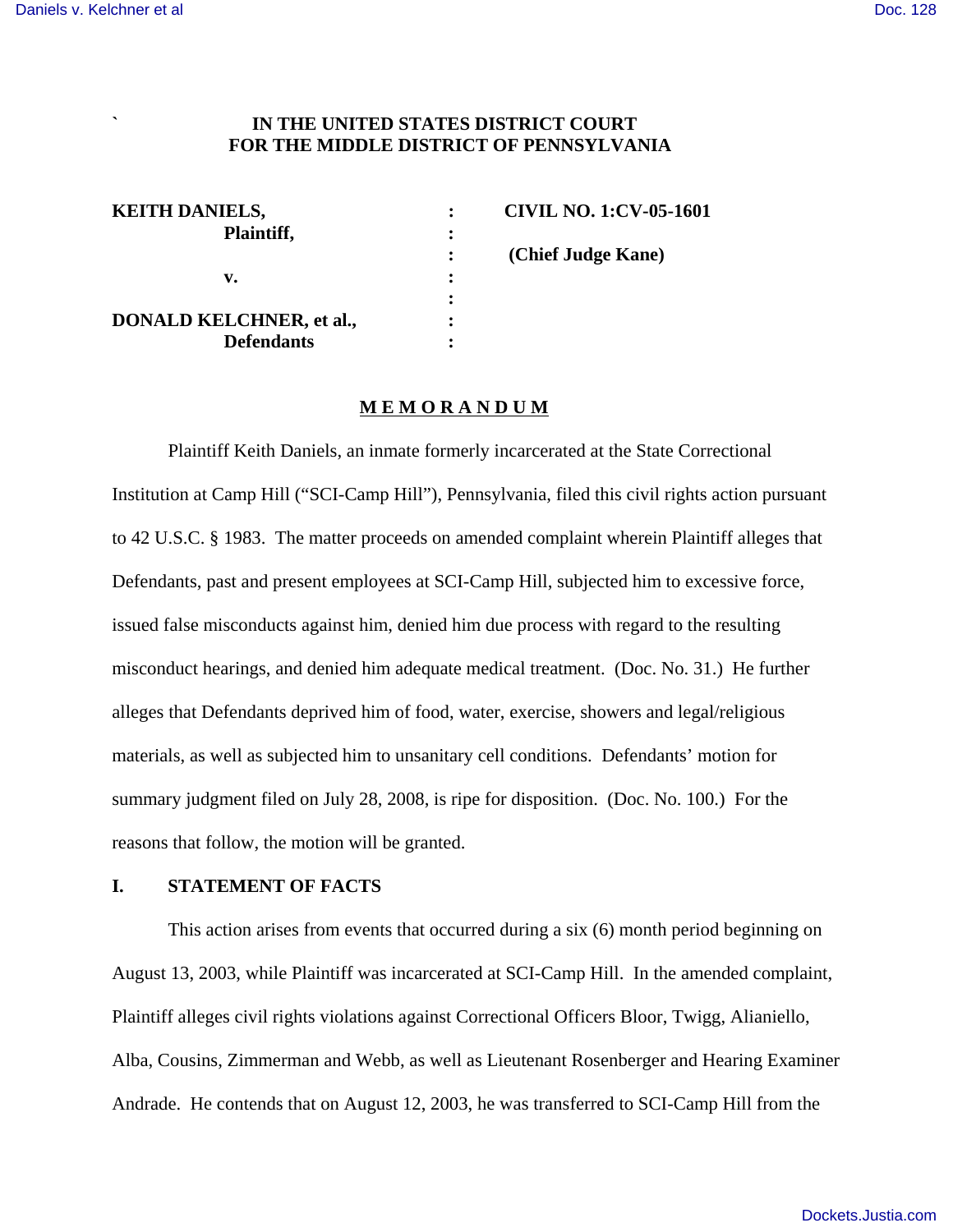Philadelphia County Prison System to begin a state prison term of 10 to 20 years. As a new commitment, he was placed in a quarantine unit to begin the classification process and obtain clearance to be transferred to general population. The following morning, Plaintiff and his cellmate were called out for blood work. When Plaintiff arrived at the guard station, the Sergeant was upset with him for not exiting his cell at the same time as his cellmate and called Plaintiff a "f\*\*\*ing dick-head nigga." (Doc. No. 31, Amended Compl. at 5.) Plaintiff told the Sergeant he did not need to speak to him in that way. As Plaintiff proceeded up the stairs Defendant Twigg called Plaintiff a "tuff guy." (Id.)

Twigg thereafter instructed Plaintiff to go back to his cell, and then proceeded down the steps toward Plaintiff walking so close that he stepped on the back of Plaintiff's ankle. Twigg then intentionally lunged his chest into Plaintiff's back, causing Plaintiff to stumble forward. Plaintiff claims that Twigg was attempting to provoke a physical confrontation. As Plaintiff proceeded through the doorway on his way back to his cell, he claims that Defendant Bloor jumped on him from behind, and placed him in a tight chokehold. (Id. at 6.)

Twigg arrived within seconds and joined in the assault by grabbing Plaintiff while Bloor choked him. Both Defendants picked Plaintiff up off his feet and slammed his face into the floor. They thereafter pinned Plaintiff down with their weight, and twisted his arms behind his back, tightly handcuffing him. (Id. at 7.) Plaintiff states that his pleas to Defendants to stop were ignored.

While still pinned to the floor, Plaintiff alleges that Defendants Alba, Cousins, Alianiello and Zimmerman arrived. They failed to intervene to stop the assault. After Bloor punched Plaintiff in the face, said Defendants joined in by repeatedly punching and kicking Plaintiff's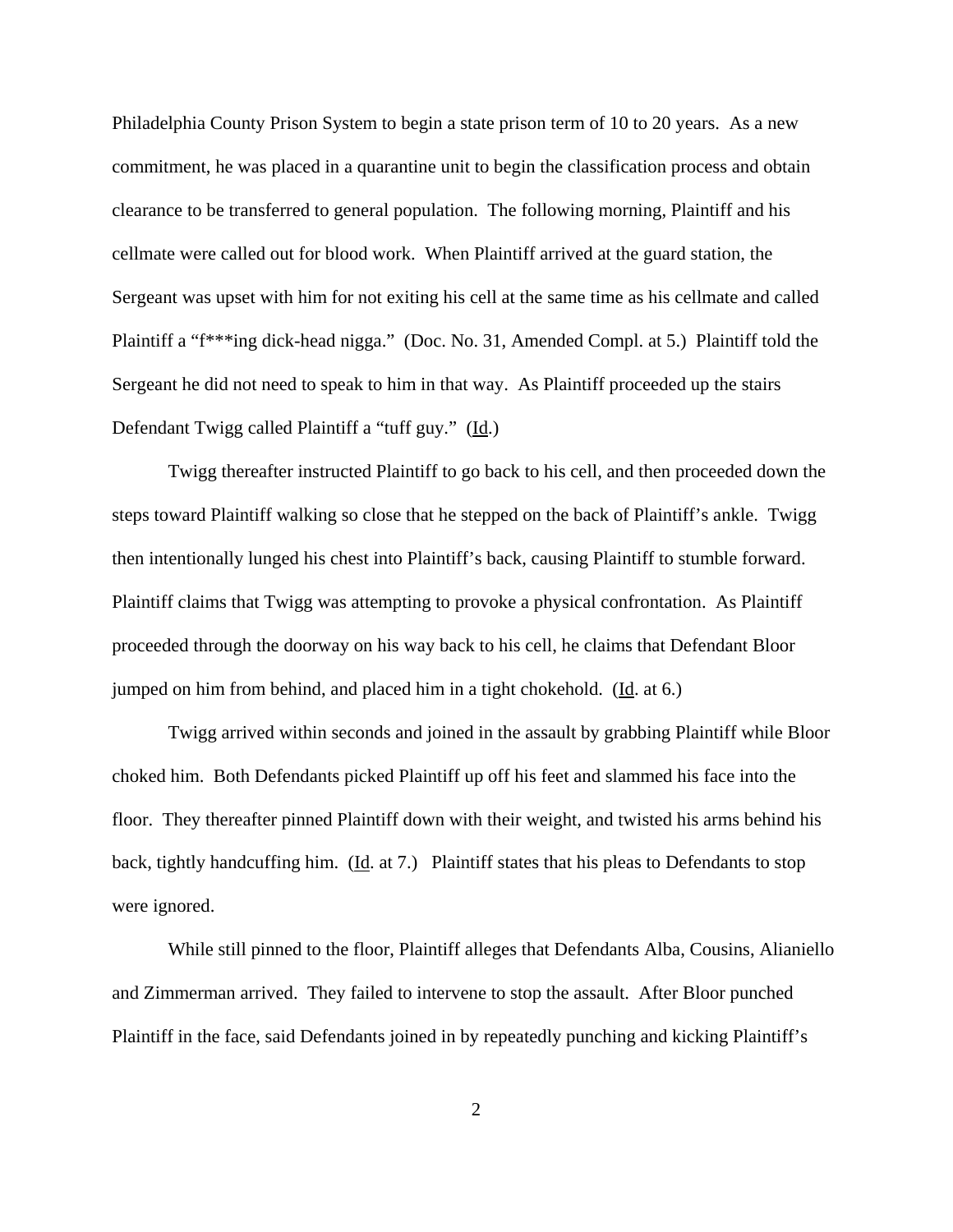"face, head, back, arms, buttocks, testicles, and stomach." (Id. at 8.) Thereafter, Defendant Cousins pulled Plaintiff up by his shirt, and dragged him down the corridor. Plaintiff states that he had blood dripping from his mouth, nose, wrist and knees. (Id. at 9.)

Plaintiff was then taken to see a nurse, who wiped the blood from him and took two pictures. Before he could explain that he had just been assaulted, Defendants Bloor, Twigg, Alba, Cousins and Alianiello took him to the solitary confinement unit ("SCU"). Once there, Plaintiff states he was met by Defendants Webb and Rosenberger who conducted a strip/body cavity search. Plaintiff requested to see a doctor due to the pain from his injuries, but was instructed not to speak or move. After being thrown onto the floor of a cell, Plaintiff complains about the manner in which his handcuffs were removed through the pie-hole in the cell door.

Plaintiff further complains about the filthy condition of the SCU cell. He states that urine and feces were backed up in the toilet and smeared on the walls. He also maintains that the cell did not contain hot water, a mattress, bedding or toilet paper. He complains that he was not provided with clean clothing for two weeks and found inedible objects in his food. He was also denied showers and yard exercise during the entire six month period.

On or about August 27, 2003, Plaintiff contends that while he was sleeping, a SCU guard delivered three (3) misconduct reports written against him by Defendants Bloor, Twigg, Alba, Cousins and Alianiello which stemmed from the assault incident. Also delivered were the hearing examiner dispositions with respect to each of the misconducts. (Id. at 11; Exs. B-D1.) Plaintiff had no knowledge of any misconduct reports being written against him until this time. He claims that the reports did not contain the date, time and signature of the person serving the notice. It is his contention that the misconduct reports were fabricated and processed so that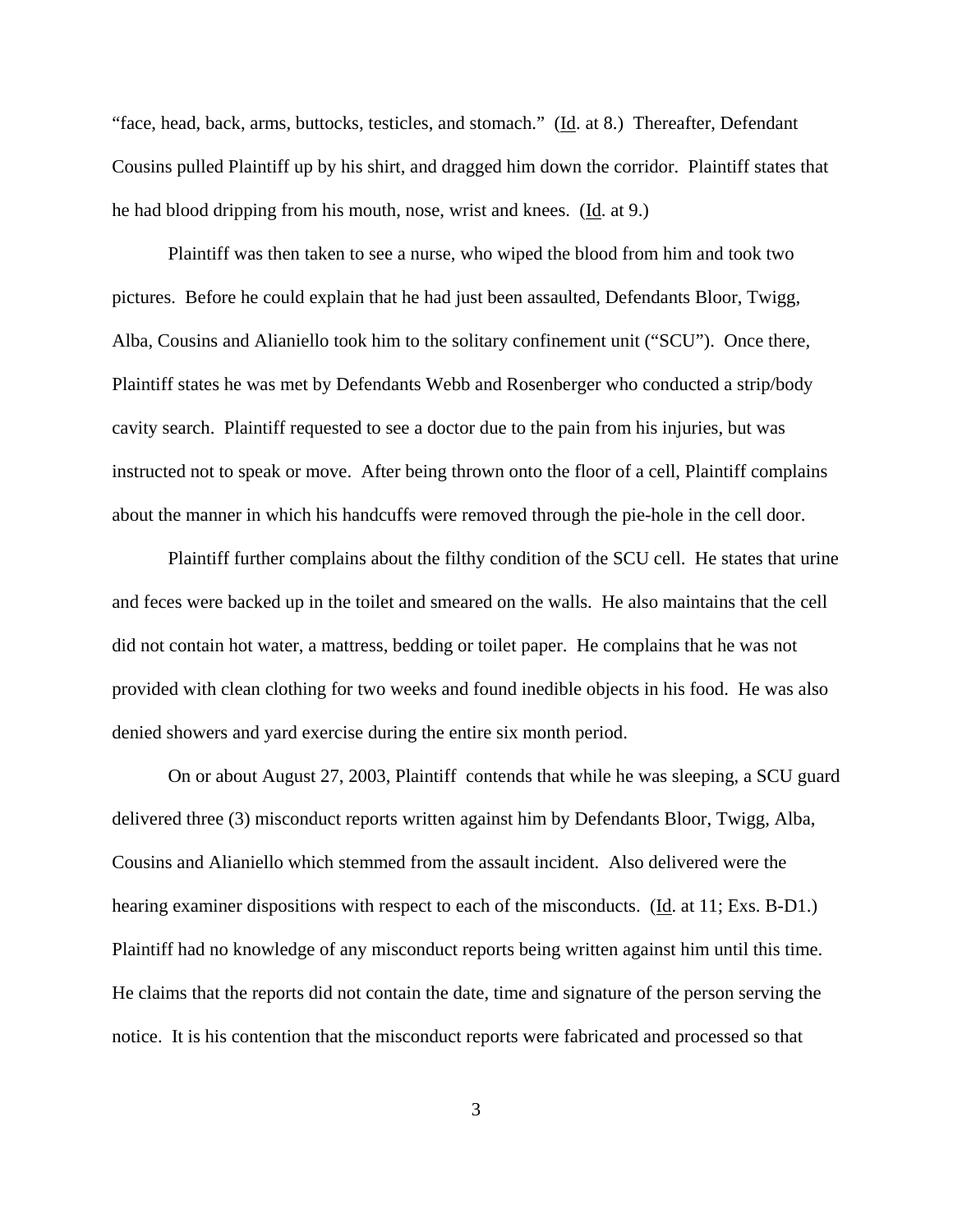Plaintiff could not file appeals. According to Plaintiff, hearings on the misconducts were held by Defendant Amdrade in absentia, and he was found guilty with respect to all three reports.<sup>1</sup> (Id. at 12.)

Plaintiff claims that for the entire six (6) month period he was in the SCU, his requests to see a doctor about his injuries from the assault were denied by Defendants and the SCU guards. He states that he now walks with a limp and is unable to play sports, run or exercise. Further, he suffers from headaches as well as back, leg and neck pain. (Id. at 14.) Plaintiff seeks injunctive, declaratory and compensatory relief.

## **II. STANDARD OF REVIEW**

Summary judgment will be granted if the record establishes that "there is no genuine issue as to any material fact and that the movant is entitled to judgment as a matter of law." Fed. R. Civ P. 56(c); Saldana v.Kmart Corp., 260 F.3d 228, 232 (3d Cir. 2001). In considering a motion for summary judgment, inferences from the underlying facts must be viewed in the light most favorable to the nonmoving party. P.N. v. Clementon Bd. of Educ., 442 F.3d 848, 852 (3d Cir. 2006).

Rule 56(c) imposes a burden on the moving party to point to an absence of evidence supporting the nonmoving party's case. Celotex Corp. v. Caltrett, 477 U.S. 317, 325 (1986). Once the moving party has met this burden, the burden shifts to the nonmoving party, who "may

<sup>&</sup>lt;sup>1</sup> Misconduct report #A353469 was issued by Bloor and contained charges of assault, using abusive or obscene language to an employee and refusing to obey an order. Plaintiff was sanctioned to 90 days disciplinary custody with respect to this charge. The second report, #A353470, was issued by Twiggs and Bloor charging Plaintiff with assault. Plaintiff was again sanctioned to 90 days disciplinary custody. The third misconduct report #A608398 was written by Webb, Cousins, Alba and Alianeillo. Plaintiff was charged with refusing to obey an order and received a sanction of 30 days disciplinary custody.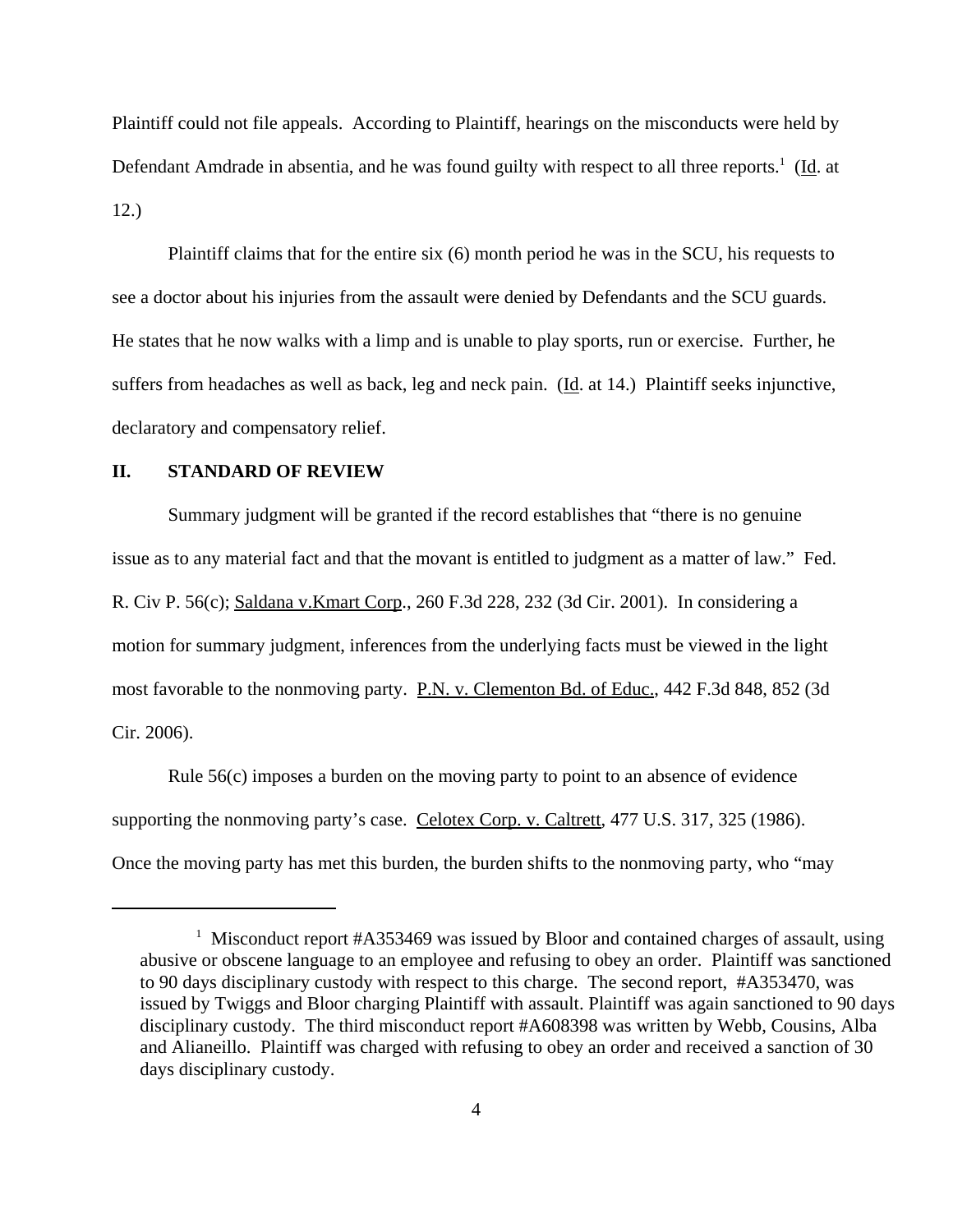not rely merely on allegations or denials in its own pleading." Fed. R. Civ. P. 56(e)(2); Saldana, 260 F.3d at 232. The nonmoving party "must do more than simply show that there is some metaphysical doubt as to the material facts." Matsushita Elec. Indus. v. Zenith Radio Corp., 475 U.S. 574, 586 (1986). The opposing party must "set out specific facts showing a genuine issue for trial." Fed. R Civ. P. 56(e)(2). Issues of fact are "genuine only if a reasonable jury, considering the evidence presented, could find for the nonmoving party." Childers v.Joseph, 842 F.2d 689, 693-94 (3d Cir. 1988). Only disputes over facts that might affect the outcome of the suit will preclude the entry of summary judgment. Id. Even so, "all that is required [by Rule 56(e)(2)] is that sufficient evidence supporting the claimed factual dispute be shown to require a jury or judge to resolve the parties' differing versions of the truth at trial." First Nat. Bank of Ariz. v. Cities Service Co., 391 U.S. 253, 288-89 (1968). Unsubstantiated arguments made in briefs are not considered evidence of asserted facts. Versarge v. Township of Clinton, 984 F.2d 1359, 1370 (3d Cir. 1993). Allegations made without any evidentiary support may be disregarded. Jones v. UPS, 214 F.3d 402, 407 (3d Cir. 2000). In deciding a motion for summary judgment, "the judge's function is not himself to weigh the evidence and determine the truth of the matter but to determine whether there is a genuine issue for trial." Anderson v. Liberty Lobby, Inc., 477 U.S. 242, 249 (1986).

#### **III. DISCUSSION**

In moving for summary judgment, Defendants assert that Plaintiff failed to exhaust his administrative remedies with respect to all of his claims. In the alternative, Defendants argue that (1) Plaintiff's evidence is insufficient to maintain a claim for excessive force under the Eighth Amendment; (2) Plaintiffs' claims of fabricated and unserved misconduct reports cannot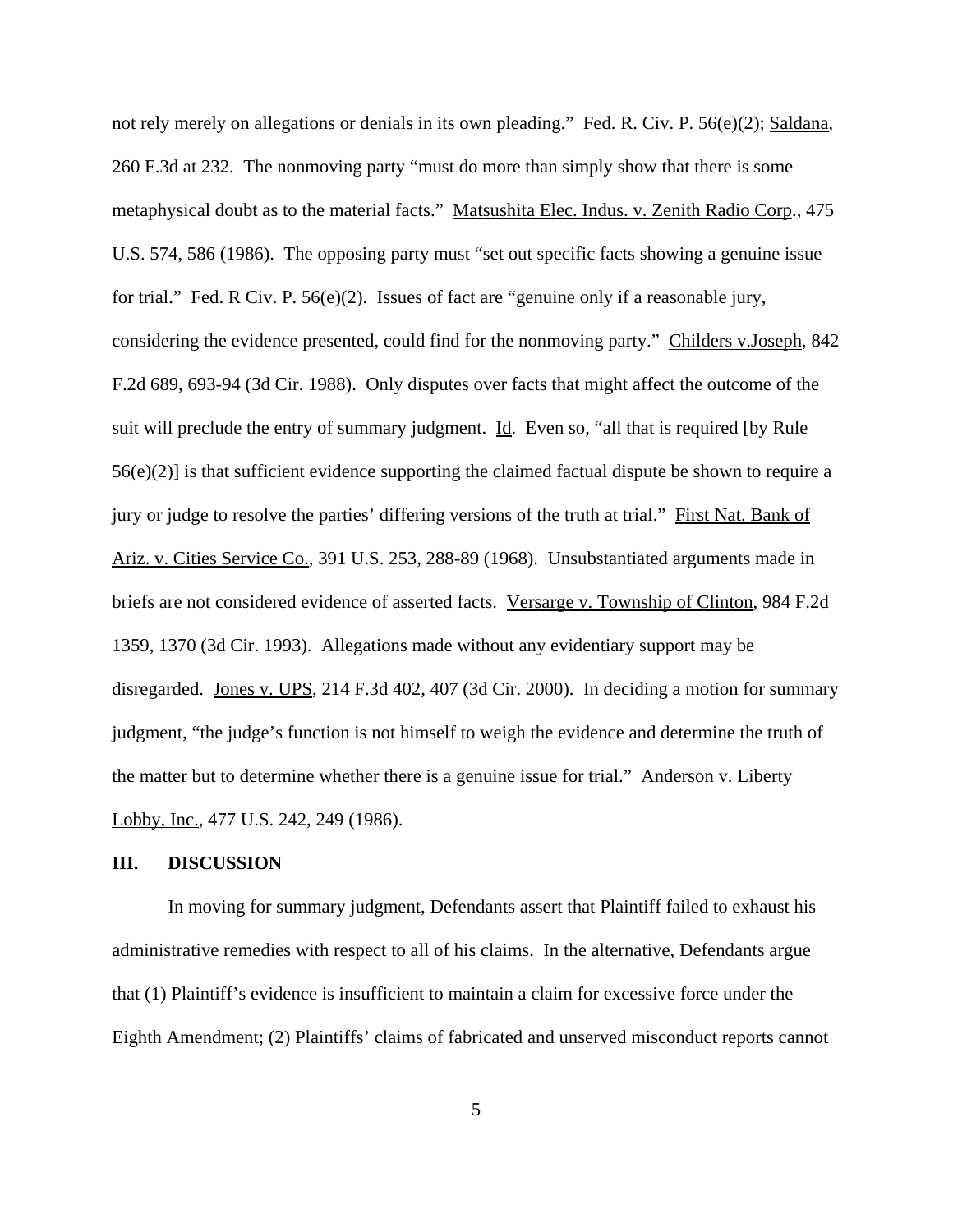survive summary judgment; (3) Plaintiff's claim for denial of adequate medical care is not supported by the undisputed record; and alternatively, (4) Defendants are entitled to summary judgment on the basis of qualified immunity. (Doc. No. 106, Defs.' Br. Supp. Sum. J.) The Court will first address the exhaustion argument, as it is dispositive of the pending motion.

Exhaustion of administrative remedies by an incarcerated person suing over matters arising out of his confinement is mandated by 42 U.S.C. § 1997e(a), which provides:

> No action shall be brought with respect to prison conditions under Section 1979 of the Revised Statutes of the United States (42 U.S.C. 1983), or any other federal law, by a prisoner confined in any jail, prison, or other correctional facility until such administrative remedies as are available are exhausted.

Pursuant to 42 U.S.C. § 1997e(a), the exhaustion of available administrative remedies is mandatory. Booth v. Churner, 532 U.S. 731, 739 (2001). The "exhaustion requirement applies to all inmate suits about prison life, whether they involve general circumstances or particular episodes, and whether they allege excessive force or some other wrong." Porter v. Nussle, 534 U.S. 516, 532 (2002). A prisoner must "exhaust all available administrative remedies" regardless of whether the administrative process may provide the prisoner with the relief that he is seeking. Nyhuis v. Reno, 204 F.3d 65, 75 (3d Cir. 2000). "[I]t is beyond the power of [any] court ... to excuse compliance with the exhaustion requirement, whether on the ground of futility, inadequacy or any other basis." Id. at 73, citing Weinberger v. Salfi, 422 U.S. 749, 766 (1975). The PLRA "completely precludes a futility exception to its mandatory exhaustion requirement. Nyhuis, 204 F.3d at 71. Thus, prisoners are required to exhaust available administrative remedies prior to seeking relief pursuant to 42 U.S.C. § 1983 or any other federal law. Jones v. Bock, 127 S.Ct. 910, 918-19 (2007). Nevertheless, "failure to exhaust is an affirmative defense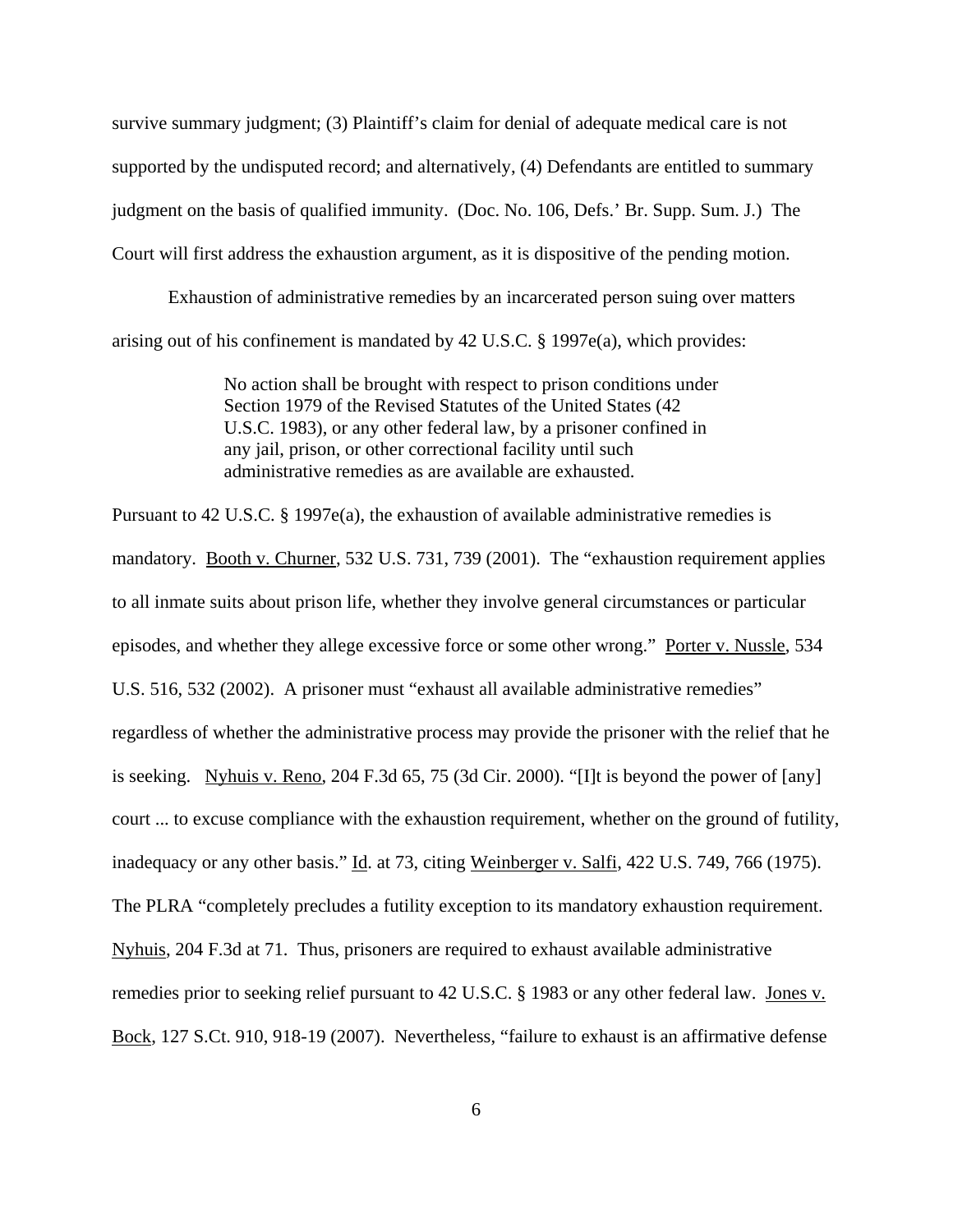that must be pled and proven by the defendant." Brown v. Croak, 312 F.3d 109, 111 (3d Cir. 2002) (citing Ray v. Kertes, 285 F.2d 287, 295 (3d Cir. 2002)).

The PLRA mandates that a prisoner "properly" exhaust his or her administrative remedies before commencing suit in federal court. Woodford v. Ngo, 548 U.S. 81, 126 S. Ct. 2378, 2387 (2006). "Proper exhaustion demands compliance with an agency's deadlines and other critical procedural rules because no adjudicative system can function effectively without imposing some orderly structure on the course of its proceedings." Id at 2386. Such requirements "eliminate unwarranted federal-court interference with the administration of prisons, and thus seek [ ] to 'affor[d] corrections officials time and opportunity to address complaints internally before allowing the initiation of a federal case." Id. at 2387 (quoting Porter, 534 U.S. at 525.) Failure to comply with procedural requirements of the applicable prison's grievance system will result in a procedural default of the claim. Spruill v. Gillis, 372 F.3d 218, 227-32 (3d Cir. 2004)("[P]rison grievance procedures supply the yardstick for measuring procedural default."). Procedural default is a question of law. Id. at 232.

In seeking summary judgment on the basis of exhaustion, Defendants submit the following evidentiary materials: the declaration made under penalty of perjury of Leilani Sears, an Administrative Officer in the Secretary's Office of Inmate Grievances and Appeals and the exhibits attached thereto (Doc. No. 107, Ex. 15, Sears Decl., Exs. B-E), and portions of the Plaintiff's deposition transcript (Doc. No. 107, Ex. 1, Daniels Dep.; Doc. No. 125, Supp. Ex., Daniels Dep.). These submissions establish the following.

The Pennsylvania Department of Corrections has established a Consolidated Inmate Grievance Review System as set forth in DC-ADM 804. This policy is included in the Inmate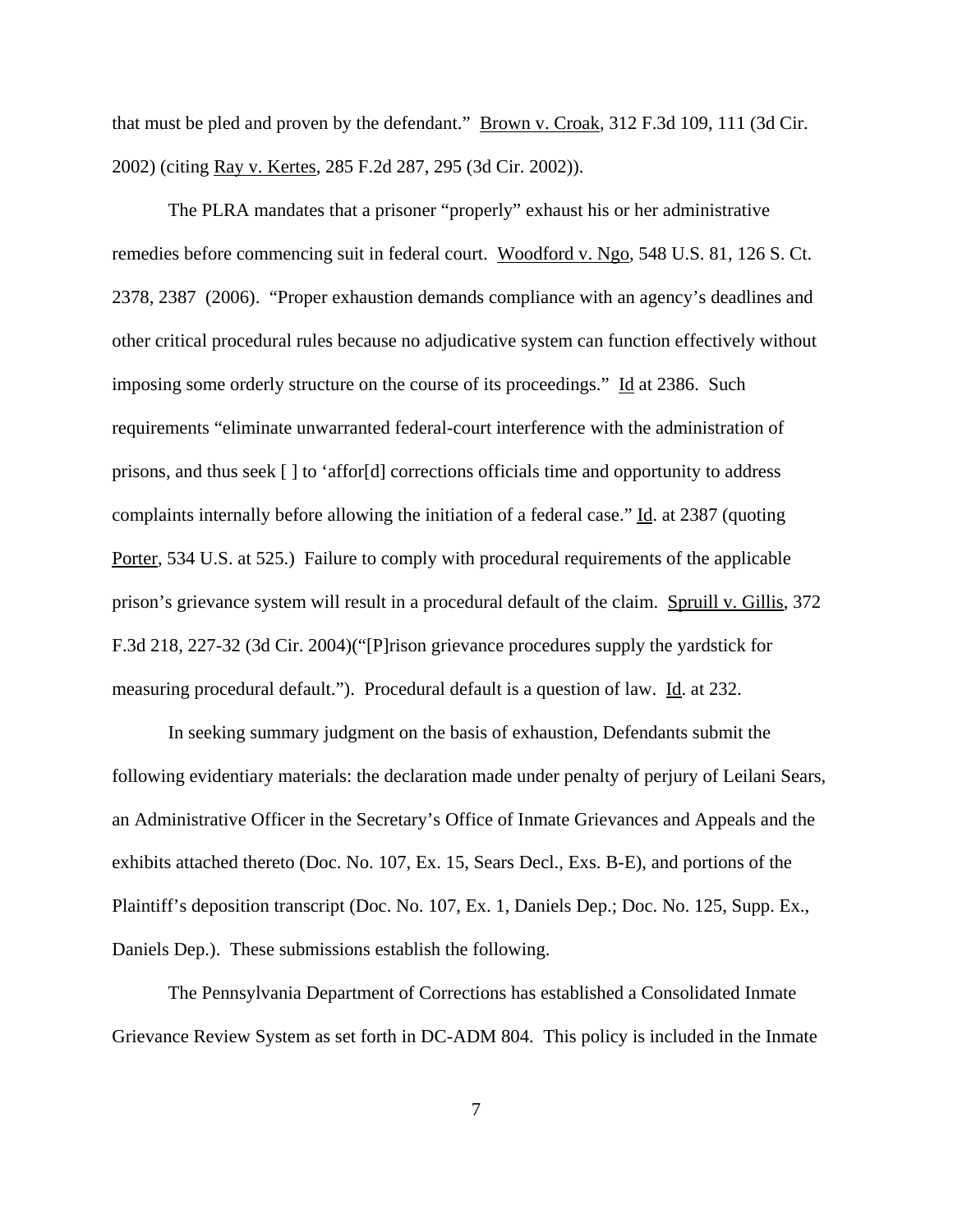Handbook provided to each inmate and serves as the grievance rules and regulations of the DOC. (Doc. No. 107, Ex. 15, Sears Decl. ¶ 2, Ex. 1; Daniels Dep. at 26.) DC-ADM 804 outlines the necessary steps for filing a grievance and taking appeals from initial grievance determinations, and provides for three levels of administrative review - (1) Initial Grievance to Facility Grievance Coordinator; (2) appeal to the Superintendent; and (3) appeal for final review to the Secretary's Office of Inmate Grievances and Appeals. (Id., Sears Decl. ¶ 4, Ex. A.)

An inmate must submit a grievance for initial review within "15 working days after the event upon which the claim is based." (Id. at  $\P$  5, Ex. A.) Once the grievance is submitted, the Facility Grievance Coordinator assigns it a tracking number and enters the grievance number into an automated inmate grievance tracking system. (Id. at ¶ 6, Ex. A.) The Secretary's Office of Inmate Grievances and Appeals maintains a hard copy file and a computer database of all appeals that are made to the Secretary's Office of Inmate Grievances and Appeals.

Sears, the custodian of these records, states that Plaintiff has filed twelve (12) grievances since he began his current term of imprisonment on August 12, 2003. (Id. at  $\P$ 9.) According to the automated grievance tracking system, the first grievance of record was filed by Plaintiff on April 12, 2004 (#81026), and none of the 12 grievances filed exhausted his administrative remedies with regard to the claims set forth in the amended complaint.

With respect to the excessive force claim against Defendants Twigg, Bloor, Alba, Zimmerman, Alianiello and Cousins, Plaintiff did not exhaust his administrative remedies. On November 2, 2004, he filed grievance #100451 for initial review with Ian Taggart, Facility Grievance Coordinator. Plaintiff filed this grievance after he was transferred to SCI-Smithfield. In the grievance Plaintiff states that "this Grievance is a continuance from a grievance process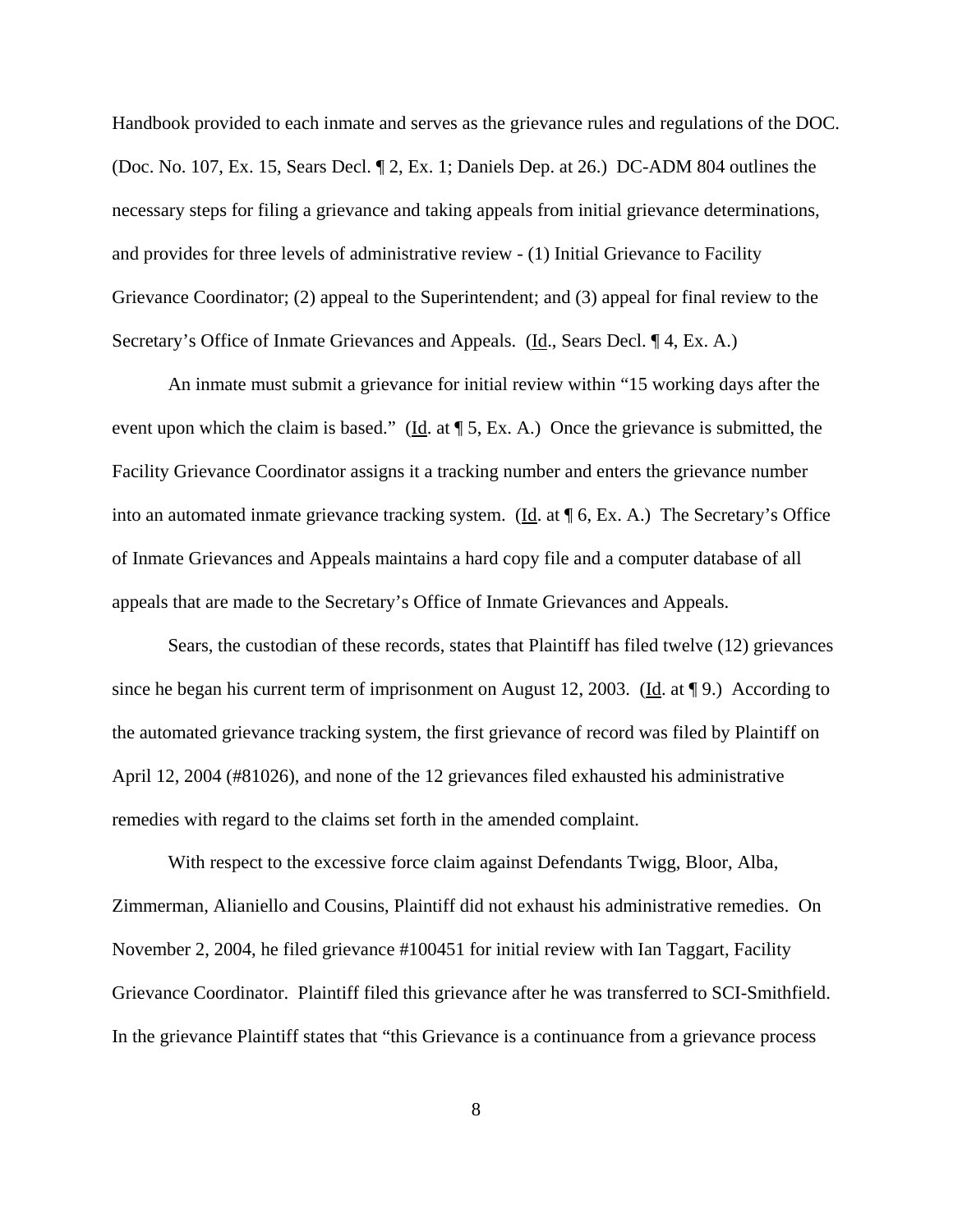that was initiated on 11/3/03," regarding the assault he claimed occurred on August 13, 2003, while confined at SCI-Camp Hill. (Id., Sears Decl. ¶ 10, 11, Ex. B.)

On November 3, 2004, Taggart rejected the grievance because it was not submitted within 15 working days of the event upon which the claim is based as required by DC-ADM 804. (Id., Sears Decl. ¶ 12, Ex. C.) Plaintiff appealed the rejection of grievance #100451 to Superintendent Donald Kelchner. On December 1, 2004, Kelchner denied the appeal explaining that the rejection for untimeliness was appropriate, and that "a review of the record indicates that [Plaintiff] did not file a previous grievance on this matter." (Id. at ¶ 13, Ex. D.)

On December 13, 2004, Plaintiff filed an appeal from Superintendent Kelchner's decision to the Secretary's Office of Inmate Grievances and Appeals. In the appeal, Plaintiff references the prior grievance, and encloses a copy of a grievance form dated 11/3/03 and allegedly submitted by Plaintiff setting forth the assault claim. ( $\underline{Id}$ . at  $\P$  14, Ex. E.)

Sharon Burks, Chief Grievance Coordinator in the Secretary's Office of Inmate Grievances and Appeals dismissed Plaintiff's appeal on February 3, 2005. Burks found that the grievance was properly rejected by Kelchner, in that the claims were untimely, and that Plaintiff's argument that the grievance was a "continuation" of an earlier grievance allegedly filed was not permitted. (Id. at  $\P$  15, Ex. F.)

Defendants maintain that based upon the foregoing evidence, there is no record of Plaintiff filing a grievance on November 3, 2003. The first record of a grievance was the one filed by Plaintiff on April 12, 2004, and dealt with a complaint about publications while housed at SCI-Smithfield. (Id. at ¶ 16.) The other eleven (11) grievances, which include the excessive force "continuation" grievance #100451 discussed above, were filed with SCI-Smithfield from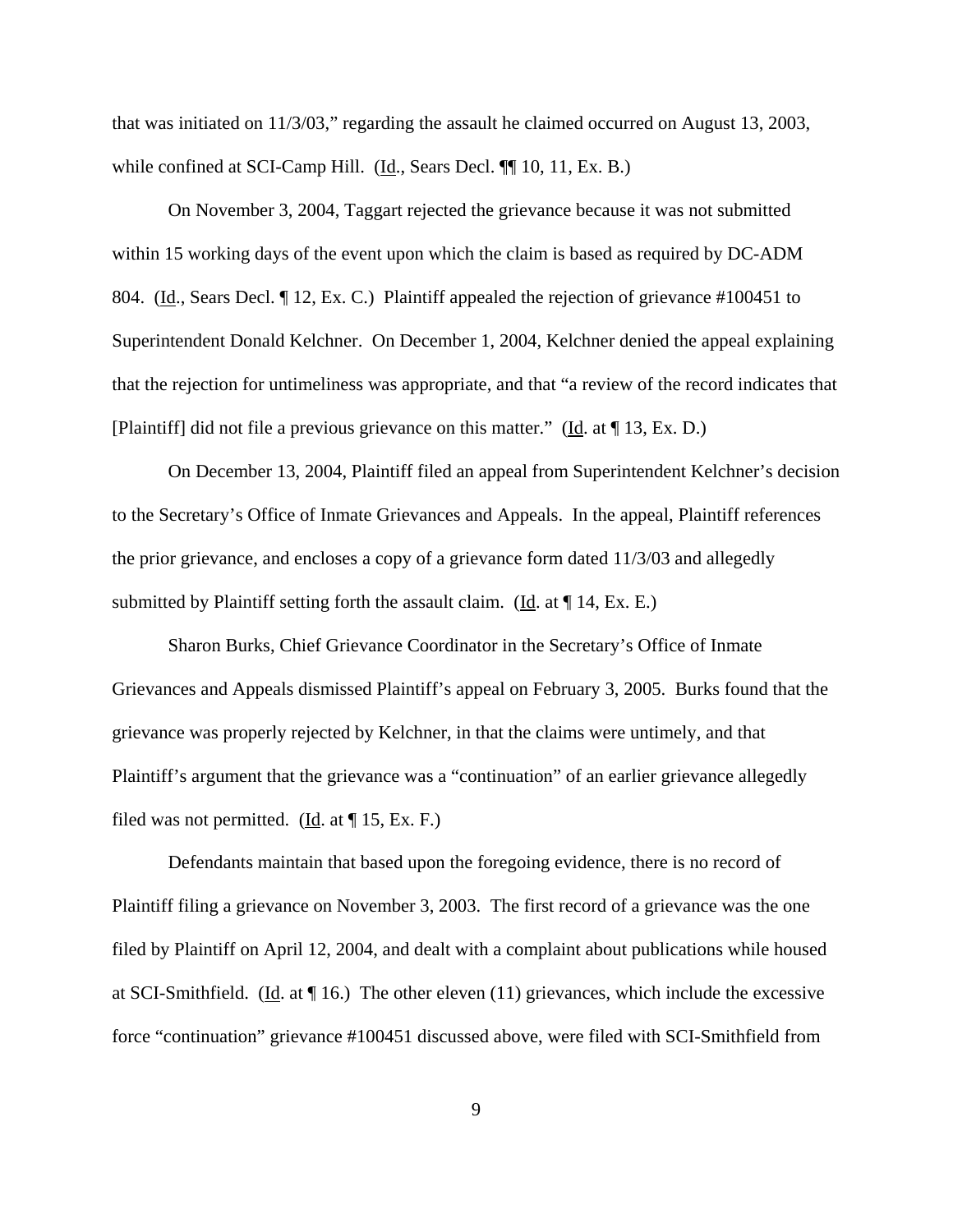April 12, 2004, to the present. (Id. at  $\P$  17.) Defendants point out that because Plaintiff was transferred to SCI-Smithfield in January 2004, the 11 grievances could only involve timely claims by Plaintiff regarding conditions at SCI-Smithfield, not SCI-Camp Hill.

Further, Defendants argue that the record fails to support any claim by Plaitniff that he was unable to obtain grievance forms based upon his own admissions in his deposition testimony. For example, Plaintiff states that inmates have to ask the staff at SCI-Camp Hill for a grievance form, and that "[t]hey don't like giving them up, but they do." (Doc. No. 107, Ex. 1, Daniels Dep. at 7.) In addition, he admits that he was able to ask a counselor for a grievance form. (Id. at 28.) He further testifies that he never grieved any of his complaints about cell conditions, stating that he ". . . was thinking of writing them up for that, but [he] didn't write them up for that." (Id. at 129.) He also states that he never attempted to file a grievance about being denied meals, showers and yard exercise. (Id. at 140-142.)

Based on the foregoing evidence, Defendants maintain that Plaintiff did not exhaust the administrative process with regard to any of his claims. They state that the claims are procedurally defaulted, and summary judgment is warranted in their favor.

In response to Defendants' motion, Plaintiff must go beyond the pleadings and by affidavits or by depositions, answers to interrogatories and admissions, designate specific facts showing a genuine issue for trial. He may not rely merely on allegation or denials in his own pleading. See Fed. R. Civ. P. 56(e)(2). An issue of fact is genuine only if reasonable jurors considering the evidence presented could find for the non-moving party.

In his amended complaint, Plaintiff alleges that while he was confined in the SCU for the six (6) month period, guards denied him grievances and he was unable to grieve his assault or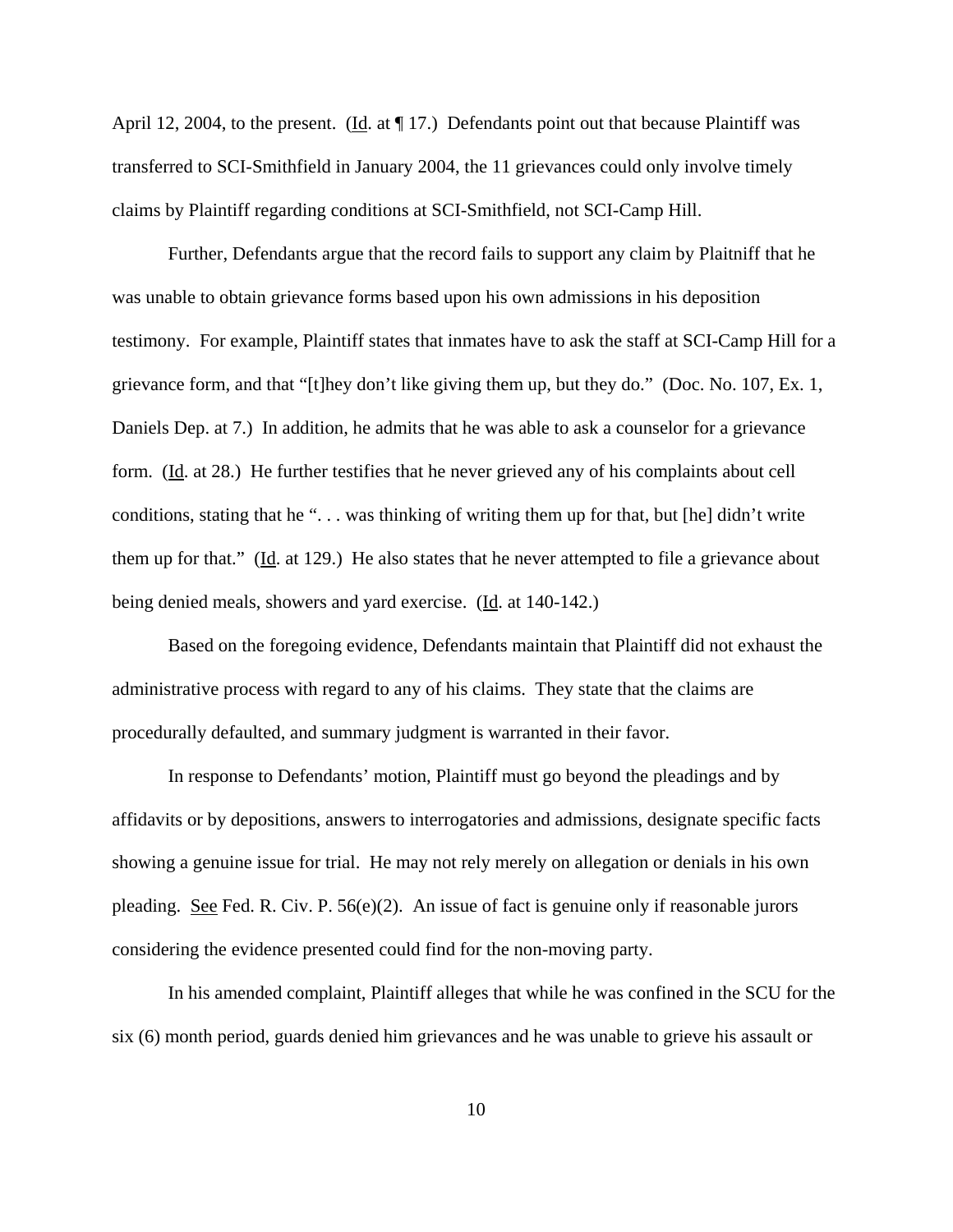any actions of the Defendants. (Doc. No. 31, Amended Compl. at ¶ 78.) In responding to Defendants' motion with respect to the exhaustion issue, Plaintiff submits his opposing brief with attached exhibits (Doc. No. 119), his own declaration made under penalty of perjury (Doc. No. 120); and a statement of disputed facts (Doc. No. 121). The statement of disputed facts fails to set forth any information with regard to the issue of exhaustion or the filing of grievances. Plaintiff merely reasserts his claims and states that they are disputed issues of fact. In his opposing brief, Plaintiff admits that he did not exhaust administrative remedies, but refers the Court back to ¶ 78 in his amended complaint wherein he claims he did not do so because the Defendants deprived him of the opportunity to file grievances. (Doc. No. 119 at 10.) While he submits exhibits along with his opposition brief which consist of photographs of himself and legal precedent addressing the merits of an excessive force claim, none of these submitted materials have any relevance to or create any issues of fact with respect to the exhaustion issue.

The only other document submitted in opposition to Defendants' summary judgment motion is Plaintiff's own declaration made under penalty of perjury. (Doc. No. 120.) Again, Plaintiff proceeds to reassert the allegations contained in his complaint. He states that each time he asked for a grievance, he was denied except on one occasion on November 3, 2003, when he filed a grievance about the assault incident. In the declaration he claims that this grievance contained the other issues asserted in the amended complaint. He does not attach any documents in support of his claim evidencing that any such grievance was actually filed. (Doc. No. 120 at ¶ 51.) This unsupported assertion completely contradicts Plaintiff's deposition testimony that (1) he was not able to obtain grievances while at SCI-Camp Hill and (2) he did not pursue grievances with respect to the other issues raised in the amended complaint.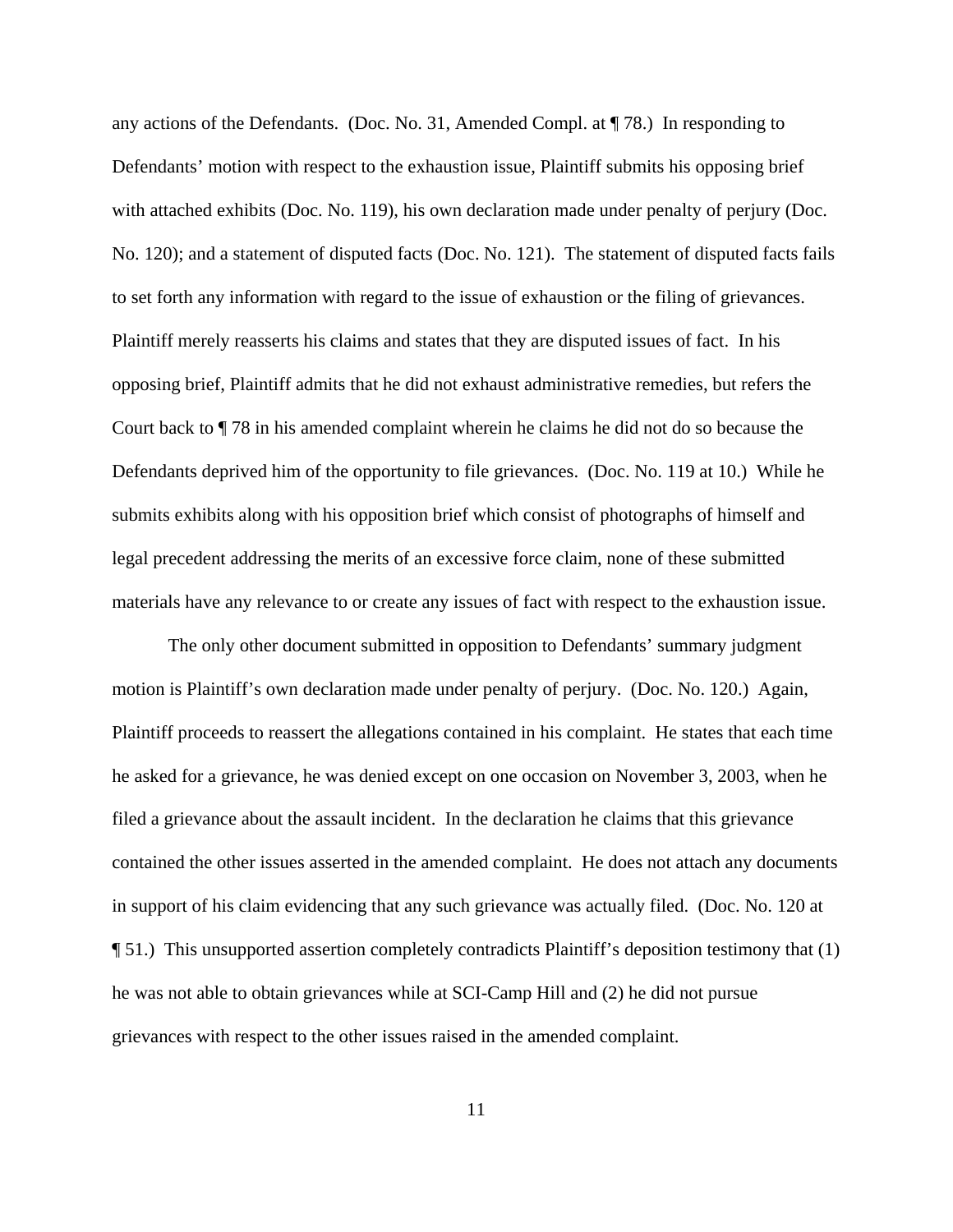The only document contained in the entire record that even references a November 3, 2003 grievance is submitted by Defendants as an exhibit to the declaration of Leilani Sears. Specifically, in Plaintiff's appeal of grievance #100451 to the Secretary's Office of Inmate Grievances and Appeals on December 13, 2004, wherein he challenges the denial of his "continuation" grievance on the assault claim, he attaches a copy of a grievance form dated November 3, 2003, for the first time. In said appeal, Plaintiff attempts to argue that he originally filed the attached grievance almost a year earlier, but never heard back with regard to the grievance. (Doc. No. 107, Ex. 15, Sears Decl., Ex. E.) The grievance form Plaintiff attaches as an exhibit to said appeal does not have an assigned grievance number and fails to contain the signature of a Facility Grievance Coordinator evidencing the receipt of the form or a date acknowledging when it was received. (Id.)

The sole fact that this document is contained in the record does not create a genuine issue of material fact preventing the entry of summary judgment in favor of Defendants on the issue of exhaustion, as the record evidence would not permit a jury to return a verdict for Plaintiff. Plaintiff's attempt to circumvent the obligation to exhaust by arguing that Defendants refused to provide him a grievance form is completely lacking in evidentiary support, including his own deposition testimony. Defendants have come forth with evidence that Plaintiff only filed twelve grievances since his August 12, 2003 confinement, and none of these grievances exhaust the claims contained in the amended complaint. Plaintiff's own deposition testimony demonstrates that he did not pursue grievances with regard to any of the other issues raised in addition to the assault claim. While there is evidence that Plaintiff did pursue a grievance related to the assault issue, the record clearly demonstrates that this grievance was rejected as untimely. Any attempt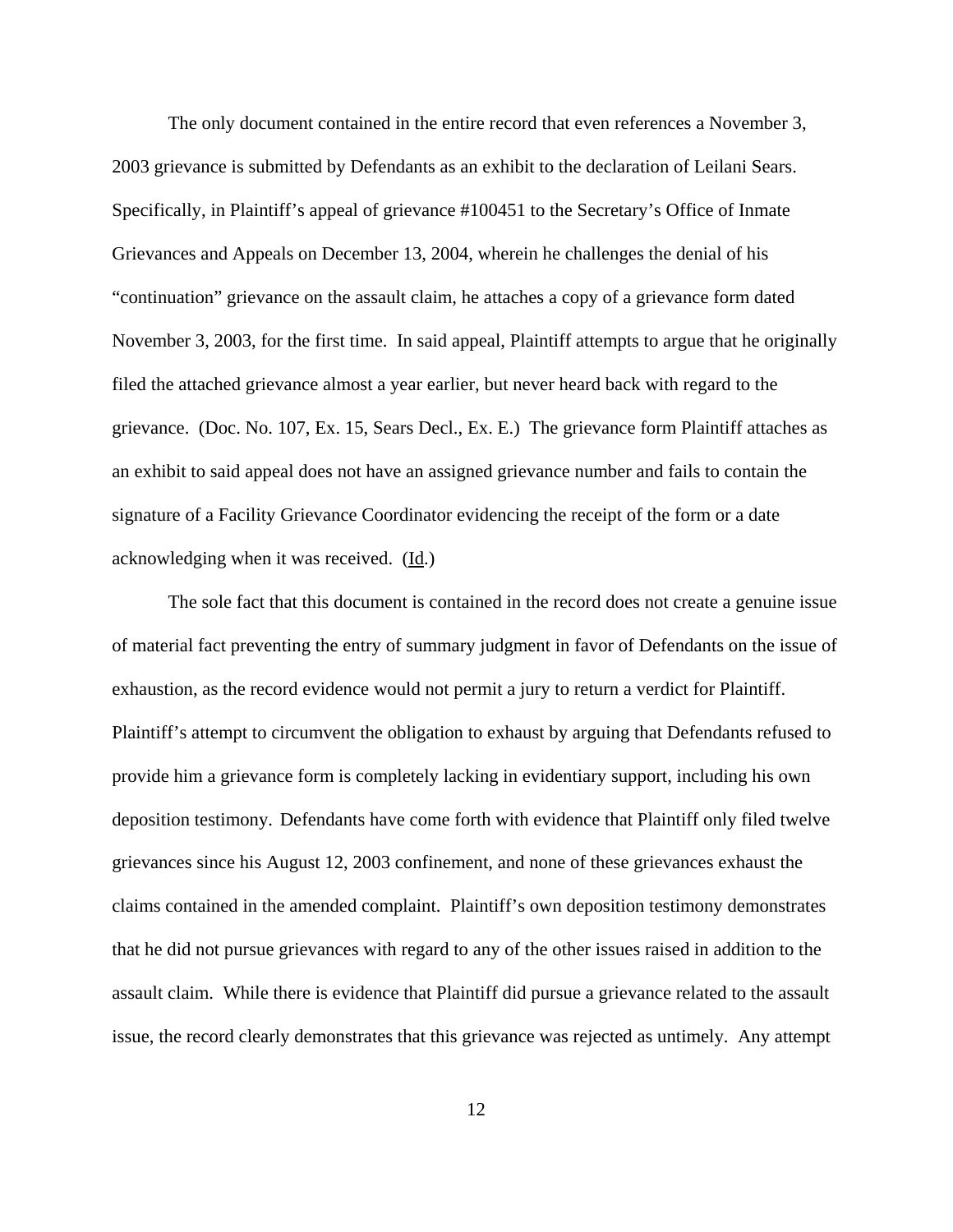by Plaintiff to tie the untimely grievance into a previous grievance he claims to have filed in November of 2003 was rejected and is unsupported. There simply is no evidence in the record to create an issue of fact by showing such a grievance was ever filed by Plaintiff. Plaintiff merely submits his own unsupported allegations and a copy of an unsigned grievance dated November 3, 2003, which he submitted as an exhibit to an appeal a year later which was never assigned a grievance number or ever acknowledged as received by the grievance coordinator.

Further, the record is replete with instances wherein Plaintiff attempts to create issues of fact by setting forth unsupported allegations in his opposing brief and declaration. Not only are these statements self-serving and lacking in evidentiary support, but they also contradict the testimony he gave in his deposition. For example, he admits in his deposition testimony that grievance forms could be obtained at SCI-Camp Hill and that he never attempted to grieve the issued he raises in the amended complaint other than the assault issue. With regard to the assault claim, he comes forward with no evidentiary materials to create a genuine issue of material fact as to whether the assault claim was exhausted. Accordingly, Defendants are entitled to the grant of summary judgment with respect to all claims. An appropriate order follows.